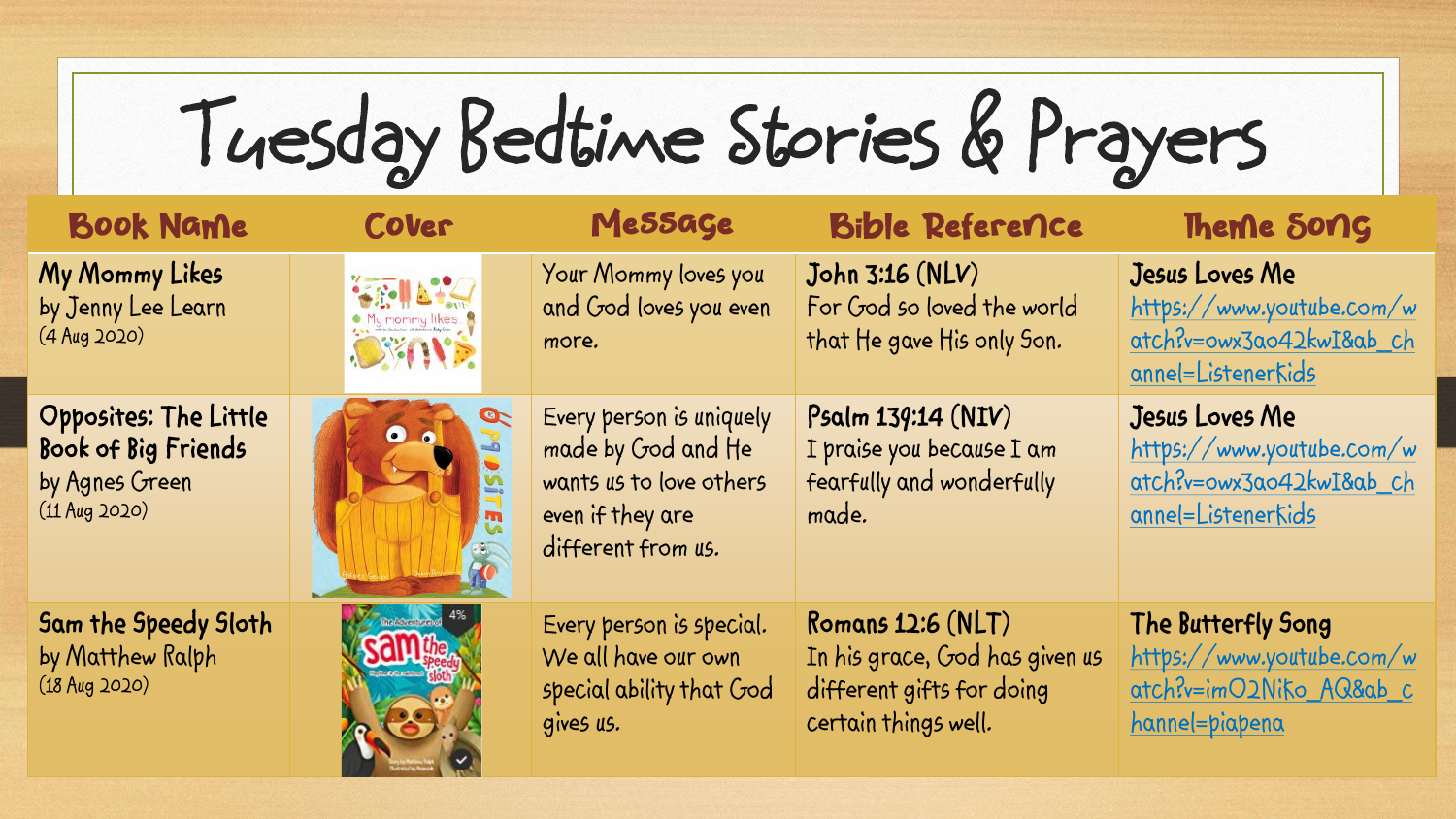| <b>Book Name</b>                                                             | Cover                                                                 | Message                                                                                                                                                              | <b>Bible Reference</b>                                                                                                                                                                                                | Theme Song                                                                                               |
|------------------------------------------------------------------------------|-----------------------------------------------------------------------|----------------------------------------------------------------------------------------------------------------------------------------------------------------------|-----------------------------------------------------------------------------------------------------------------------------------------------------------------------------------------------------------------------|----------------------------------------------------------------------------------------------------------|
| The Tent Mouse and<br>the RV Mouse<br>by Loretta Sponsler<br>$(25$ Aug 2020) | <b>The Tent Mouse</b><br>and the RV Mouse                             | We have different<br>personalities so we<br>may prefer different<br>things. It is important<br>for us to respect the<br>choice of other people<br>and still be nice. | Romans $12:10(NLV)$<br>Love each other as Christian<br>brothers. Show respect for each<br>other.                                                                                                                      | Love One Another<br>https://www.youtube.com<br>/watch?v=LYlkcoAfLU4&a<br>b_channel=DakotaPyle            |
| I'm Not Afraid to<br>Fail<br>by Daniel Kenney<br>(1 5ep 2020)                | AM NOT<br><b>AFRAID</b><br>$\frac{10}{FAIL}$ ><br><b>ANIEL KENNEY</b> | Failure is just one step<br>towards success. Be<br>confident, believe in<br>yourself and remember<br>that God is always<br>with you.                                 | Deuteronomy 31:6 (NLT)<br>So be strong and courageous! Do<br>not be afraid and do not panic<br>before them. For the Lord your<br>God will personally go ahead of<br>you. He will neither fail you nor<br>abandon you. | The Brave Ones<br>https://www.youtube.com<br>/watch?v=XQygMcadVzI                                        |
| <b>Kindness Rocks</b><br>by Sonica Ellis<br>(8 5ep 2020)                     | KINDNESS ROCKS                                                        | Kindness is powerful,<br>so remember to pass it<br>on. It is one of the<br>qualities in the fruits<br>of the Holy Spirit.                                            | Ephesians 4:32 (NLV)<br>You must be kind to each other.<br>Think of the other person.<br>Forgive other people just as God<br>forgave you.                                                                             | <b>Kindness</b><br>https://www.youtube.com<br>/watch?v=H98Rfljxmsc&ab<br>_channel=TheJuiceboxJuk<br>ebox |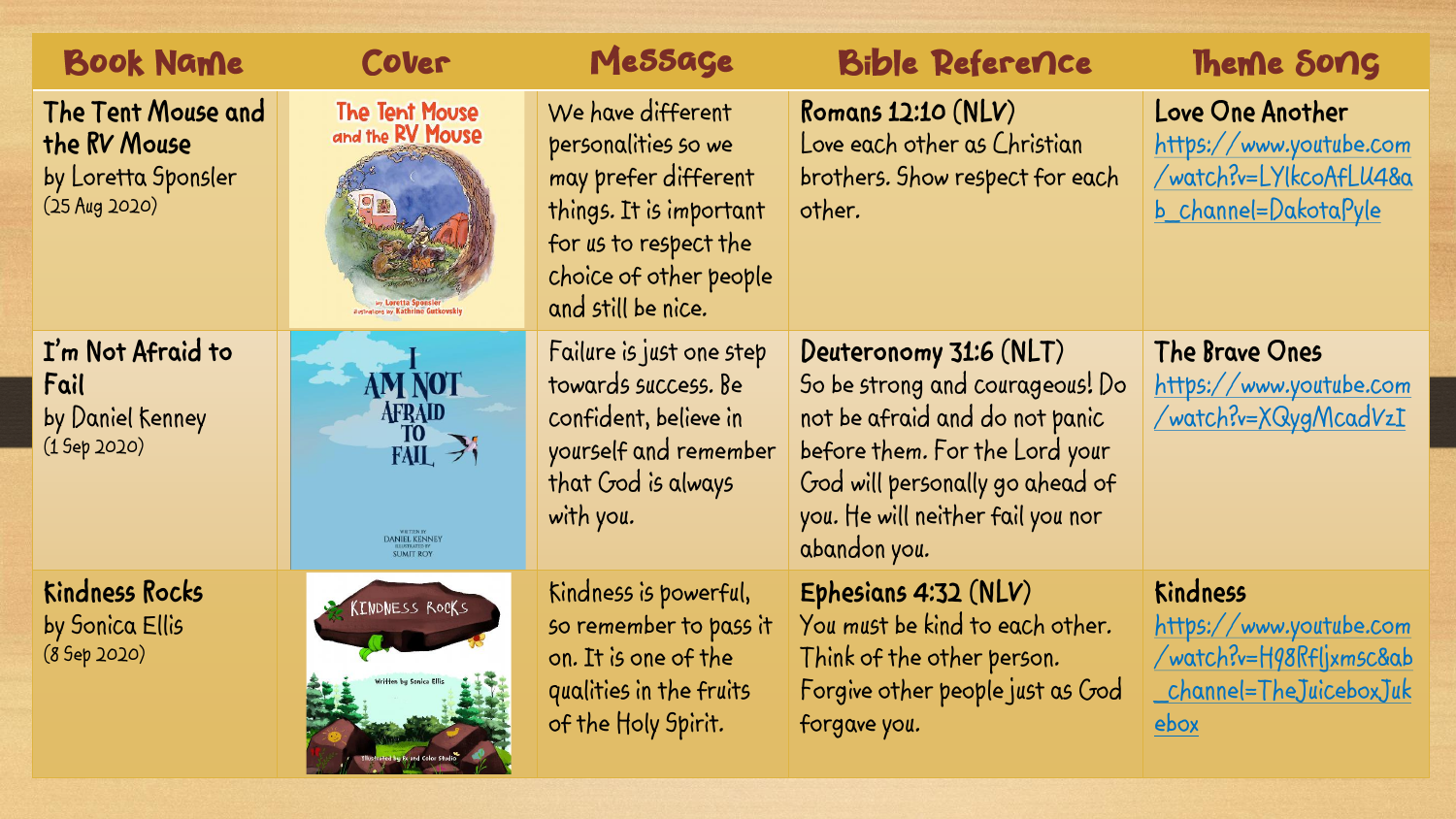| <b>Book Name</b>                                                                      | Cover                                                                                                                                                      | Message                                                                                                                                                                              | <b>Bible Reference</b>                                                                                                                                                                                                                       | Theme Song                                                                                                            |
|---------------------------------------------------------------------------------------|------------------------------------------------------------------------------------------------------------------------------------------------------------|--------------------------------------------------------------------------------------------------------------------------------------------------------------------------------------|----------------------------------------------------------------------------------------------------------------------------------------------------------------------------------------------------------------------------------------------|-----------------------------------------------------------------------------------------------------------------------|
| The Night the<br>Monsters Came<br>by Junia Wonders &<br>Lisa Ciccone<br>(15 5ep 2020) | The Night<br>Q<br>the MONSTERS Came                                                                                                                        | We also have some<br>monsters around us<br>today called COVID-<br>19. Beat them with the<br>same tactic of being<br>clean. Exercise self<br>control as taught by<br>the Holy Spirit. | Galatians 5:22-23 (NLT)<br>But the Holy Spirit produces this<br>kind of fruit in our lives: love, joy,<br>peace, patience, kindness,<br>goodness, faithfulness,<br>gentleness, and self-control.<br>There is no law against these<br>things! | Won't Worry About a<br>Thing<br>https://www.youtube.com<br>/watch?v=ECtrMo-<br>QcME&t=32s&ab_channel<br>=Lifetreekids |
| Little Bears Can Do<br><b>Big Things</b><br>by Esther Pia Cordova<br>$(22$ Sep 2020)  | <b>Little Bears</b><br><b>Can Do Big Things</b><br>GROWTH MINDSET<br>By Esther Pia Cordova - Illustrated By Varessa Chromik                                | Growing up is not<br>about doing impressive<br>things, but knowing<br>when to ask for help,<br>facing your challenges<br>and making smart<br>decisions.                              | Proverbs $22:6(NLV)$<br>Bring up a child by teaching him<br>the way he should go, and when<br>he is old he will not turn away<br>from it.                                                                                                    | Grow Up<br>https://www.youtube.com<br>/watch?v=BJoowEAtfX8&a<br>b_channel=littleluce1000                              |
| Bella's Very<br>Wonderful Day<br>by Sophie Carmen<br>$(29$ Sep 2020)                  | Bella's<br>Very Wonderful<br>Day<br>written by<br>Sophie Carmen<br>A bad day can<br>be a good day -<br>with a change of<br>illustrated by<br>Fuuji Takashi | Just focus on the good<br>things you have in life<br>and be thankful,<br>grateful and joyful.                                                                                        | 1 Thessalonians 5:16-18 (NLT)<br>Always be joyful. Never stop<br>praying. Be thankful in all<br>circumstances, for this is God's<br>will for you who belong to Christ<br>Jesus.                                                              | Thankful<br>https://www.youtube.com<br>/watch?v=YeSdQmO51Ps<br>8ab_channel=TheJuicebox<br>Jukebox                     |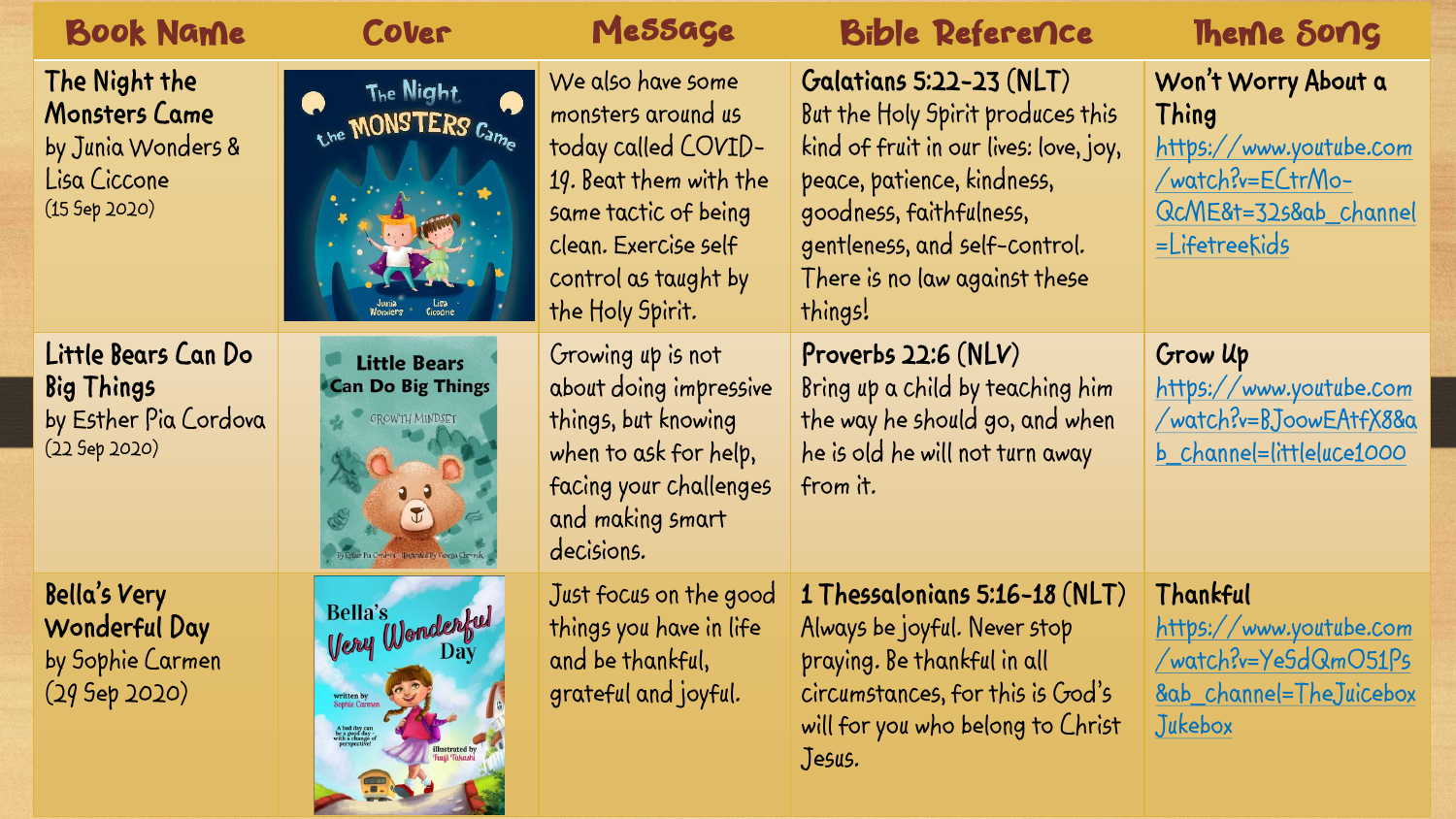| <b>Book Name</b>                                                                          | Cover                                              | Message                                                                                                          | <b>Bible Reference</b>                                                                                                                     | Theme Song                                                                                                   |
|-------------------------------------------------------------------------------------------|----------------------------------------------------|------------------------------------------------------------------------------------------------------------------|--------------------------------------------------------------------------------------------------------------------------------------------|--------------------------------------------------------------------------------------------------------------|
| Zachary and the<br><b>Great Potato</b><br>Catastrophe<br>by Junia Wonders<br>(6 Oct 2020) | <b>ZACHARY</b><br>GREAT POTATO<br>CATASTROPHE      | Greed is dangerous<br>and may cause you to<br>lose everything.<br>Sharing brings joy and<br>friendship.          | $Hebrews$ 13:16 $(NLT)$<br>And don't forget to do good and<br>to share with those in need.<br>These are the sacrifices that<br>please God. | <b>Sharing Song</b><br>https://www.youtube.com<br>/watch?v=60Ki-<br>Mg4WVM&ab_channel=<br><b>MusicalDots</b> |
| <b>Grumpy Owl</b><br>by Eric & Anna Esau<br>(13 Oct 2020)                                 | <b>GRUMPY OWL</b>                                  | It is important to learn<br>to hold our tongue.<br>Kind words are always<br>better than harsh<br>words.          | Proverbs $16:24$ (NLT)<br>Kind words are like honey - sweet<br>to the soul and healthy for the<br>body.                                    | Say and Do Nice Things<br>https://www.youtube.com<br>/watch?v=zSbvWZ1r3ic&t<br>=375&ab_channel=TinyGr<br>ads |
| The Lonely Balloon<br>by Gemma Mallorey<br>(200ct2020)                                    | Gemma Mallorey<br>Cleoward Sy<br>Lonely<br>Balloon | Pride does not help<br>you make friends.<br>Being humble helps<br>us build good<br>relationships with<br>others. | Proverbs $11:2$ ( $EXB$ )<br>Pride leads only to shame; it is<br>wise to be humble.                                                        | Just be Humble<br>https://www.youtube.com<br>/watch?v=Vsjylknexz4&ab<br>channel=GORidzAsia                   |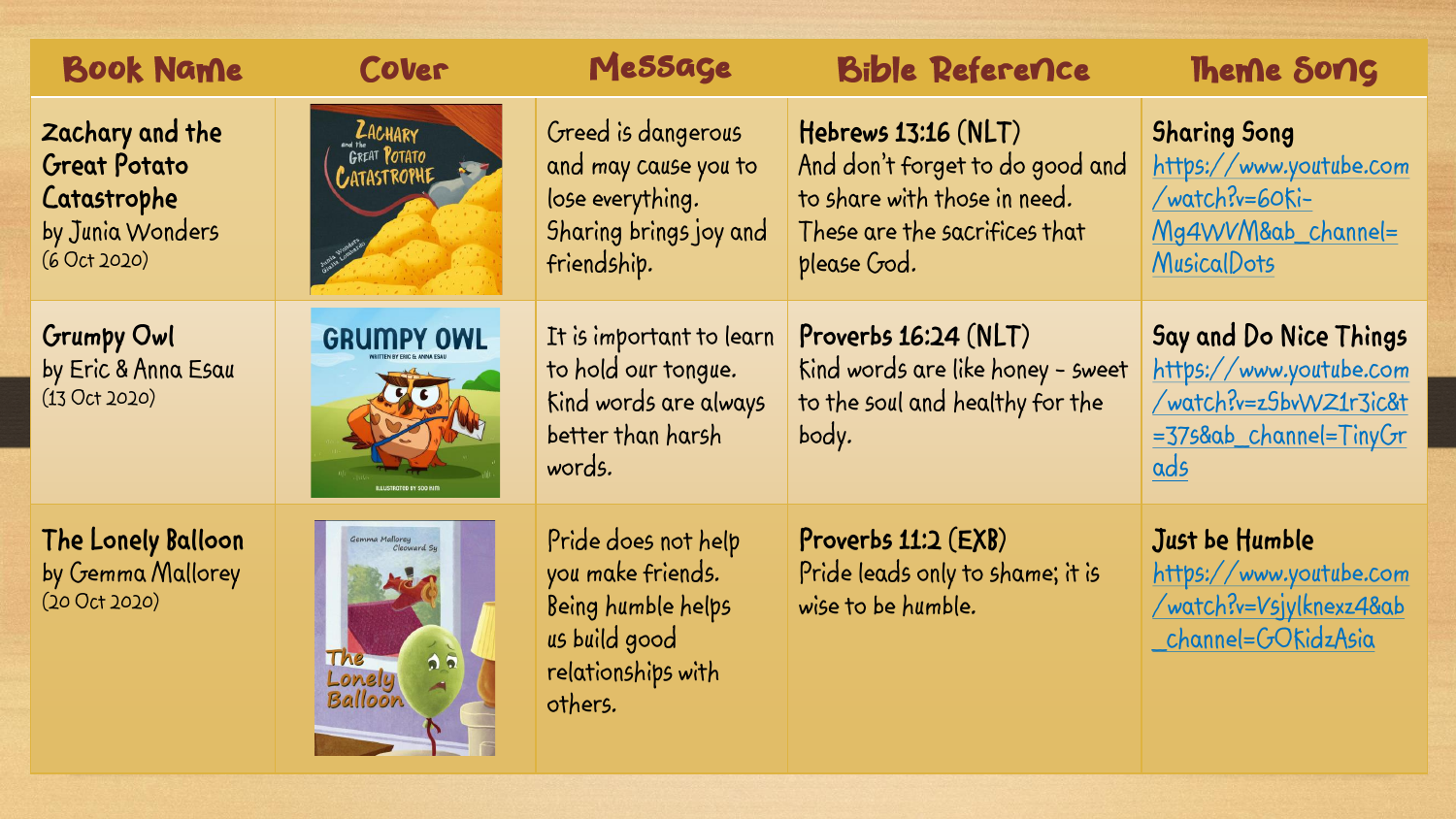| <b>Book Name</b>                                                         | Cover                                                                                                                              | Message                                                                                                                                                               | <b>Bible Reference</b>                                                                                                                                                                                                                        | Theme Song                                                                                                                                        |
|--------------------------------------------------------------------------|------------------------------------------------------------------------------------------------------------------------------------|-----------------------------------------------------------------------------------------------------------------------------------------------------------------------|-----------------------------------------------------------------------------------------------------------------------------------------------------------------------------------------------------------------------------------------------|---------------------------------------------------------------------------------------------------------------------------------------------------|
| Princess for A Day<br>by Pragya Tomar<br>(27 Oct 2020)                   | <b>PRINCESS</b><br>R FOR A DAY &                                                                                                   | We sometimes envy<br>other people and want<br>to be like them. But we<br>are each uniquely<br>created by God like a<br>masterpiece and are<br>special in our own way. | $P5$ alm 139:13-14 (NLT)<br>You made all the delicate, inner<br>parts of my body and knit me<br>together in my mother's womb.<br>Thank you for making me so<br>wonderfully complex! Your<br>workmanship is marvelous-how<br>well $I$ know it. | God Made Me<br>https://www.youtube.com<br>/watch?v=19QdznCMKRo<br>8ab_channel=Lifekids                                                            |
| Cami Kangaroo Has<br>Too Much Stuff<br>by Stacy C. Bauer<br>(3 Nov 2020) | Cami Kangaroo and Wyatt Too<br>Cami Kangaroo<br>Has Too Much Stuff!<br>written by Stacy C. Bauer + illustrated by Rebecca Sinclair | Being disorganized can<br>make life harder than<br>it should be. Develop<br>good self discipline<br>and ask the Holy Spirit<br>to help us learn.                      | 1 Corinthians 14:40 (NLT)<br>But be sure that everything is<br>done properly and in order.                                                                                                                                                    | <b>Clean Up Is Fun</b><br>https://www.youtube.com<br>/watch?v=-<br>xEoRcRmFqs&ab_channel=<br>TheLearningStation-<br>KidsSongsandNurseryRhy<br>mes |
| <b>Second Chance Sam</b><br>by JoAnn Sky<br>$(10$ Nov 2020)              | <b>SECOND-CHANCE SAM</b>                                                                                                           | Do not judge the value<br>of something or<br>someone by newness or<br>appearance. They<br>often deserve a second<br>chance.                                           | John 7:24 (NLT)<br>Look beneath the surface so you<br>can judge correctly.                                                                                                                                                                    | Recycle It: Let's Go<br>Green Kids<br>https://www.youtube.com<br>/watch?v=heskCH-<br>YADQ&list=RDheskCH-<br>YADQ&index=1                          |